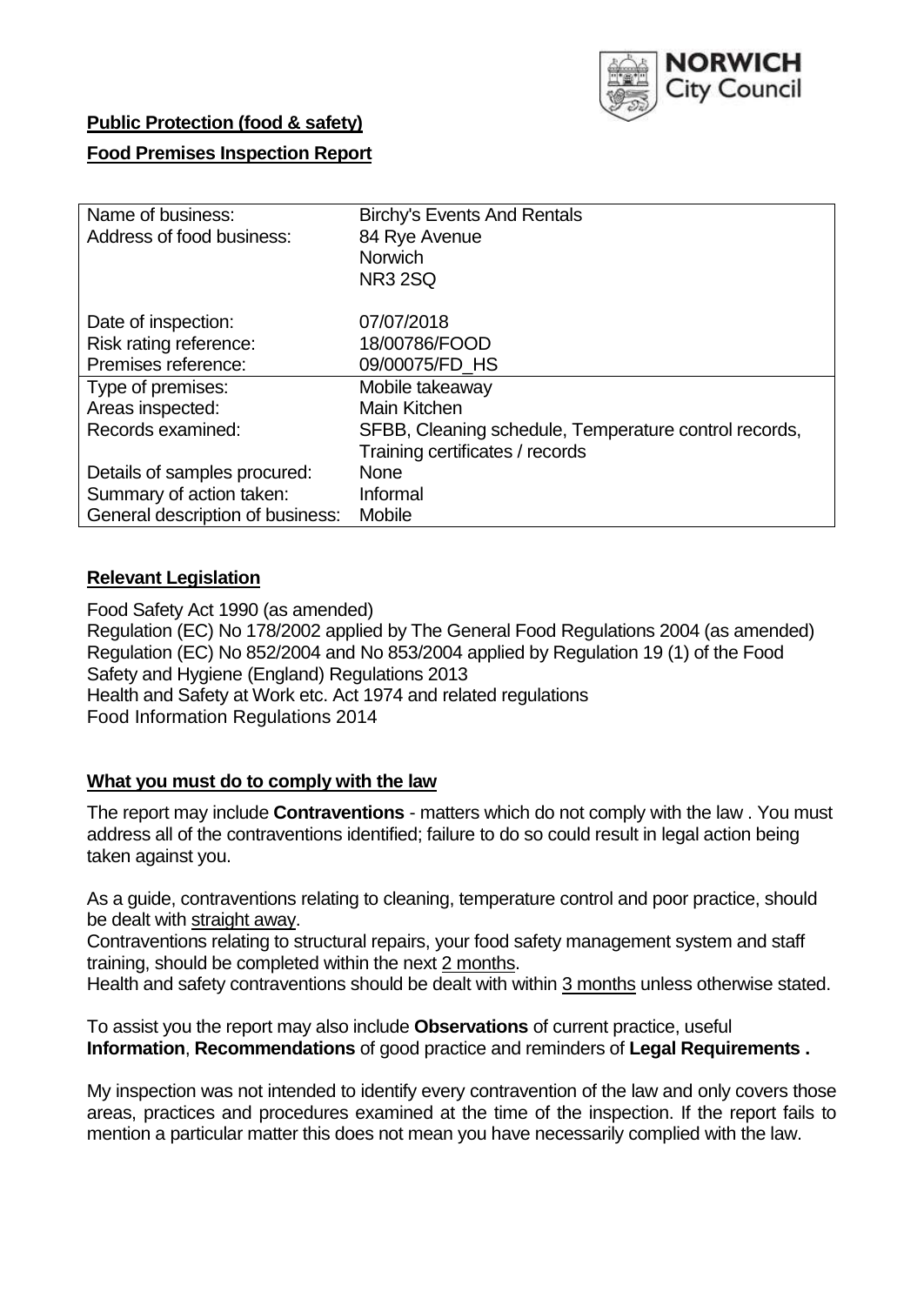# **FOOD SAFETY**

#### **How we calculate your Food Hygiene Rating:**

The food safety section has been divided into the three areas which you are scored against for the hygiene rating: 1. food hygiene and safety procedures, 2. structural requirements and 3. confidence in management/control procedures. Each section begins with a summary of what was observed and the score you have been given. Details of how these scores combine to produce your overall food hygiene rating are shown in the table.

| <b>Compliance Area</b>                     |          |    |           | <b>You Score</b> |                |    |           |    |          |  |  |
|--------------------------------------------|----------|----|-----------|------------------|----------------|----|-----------|----|----------|--|--|
| Food Hygiene and Safety                    |          |    |           | $\bf{0}$         | 5.             | 10 | 15        | 20 | 25       |  |  |
| <b>Structure and Cleaning</b>              |          |    | $\Omega$  | 5                | 10             | 15 | 20        | 25 |          |  |  |
| Confidence in management & control systems |          |    | $\bf{0}$  | 5                | 10             | 15 | 20        | 30 |          |  |  |
|                                            |          |    |           |                  |                |    |           |    |          |  |  |
| <b>Your Total score</b>                    | $0 - 15$ | 20 | $25 - 30$ |                  | $35 - 40$      |    | $45 - 50$ |    | > 50     |  |  |
| <b>Your Worst score</b>                    | 5        | 10 | 10        |                  | 15             |    | 20        |    |          |  |  |
|                                            |          |    |           |                  |                |    |           |    |          |  |  |
| <b>Your Rating is</b>                      | 5        | 4  | 3         |                  | $\overline{2}$ |    |           |    | $\Omega$ |  |  |

Your Food Hygiene Rating is 5 - a very good standard



# **1. Food Hygiene and Safety**

Food Hygiene standards are excellent. You demonstrated full compliance with legal requirements. You have safe food handling practices and procedures and all the necessary control measures to prevent cross-contamination are in place. **(Score 0)**

### Contamination risks

**Observation** I was pleased you could demonstrate effective E.coli 0157 control through the complete separation of raw and ready-to-eat food, the correct use of wash-hand basins and thorough handwashing, having dedicated equipment (including complex equipment) for raw and ready-to-eat foods, through 2-stage cleaning and the correct use of sanitisers, and by controlling the risks posed by soily vegetables.

#### Hand-washing

**Observation** Hand washing was managed well and wash-hand basins were well stocked with hand cleaning material.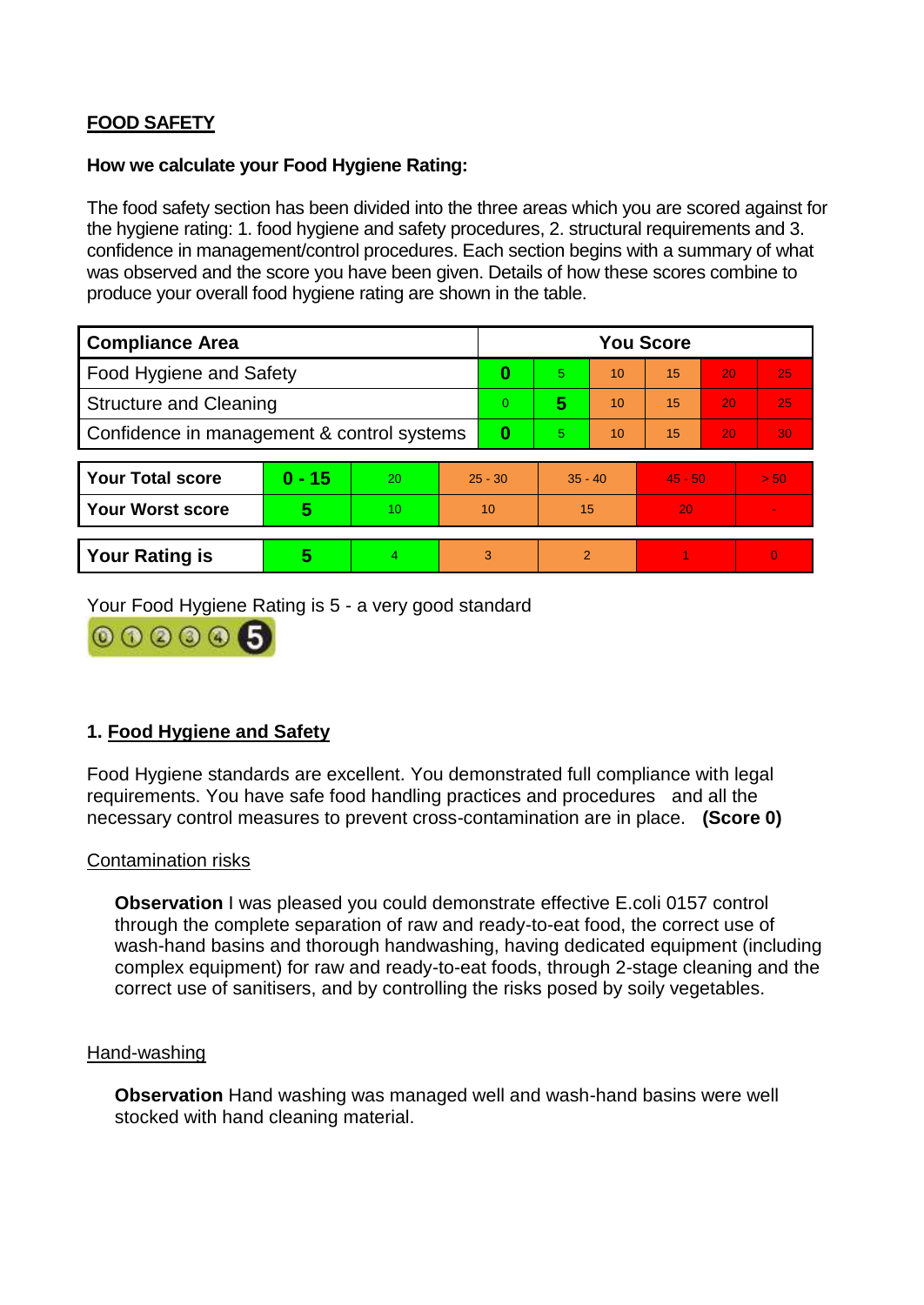### Personal Hygiene

**Observation** I was pleased to see that standards of personal hygiene were high.

## Temperature Control

**Observation** I was pleased to see you were able to limit bacterial growth and/or survival by applying appropriate temperature controls at points critical to food safety and that you were diligently monitoring temperatures.

# **2. Structure and Cleaning**

The structure facilities and standard of cleaning and maintenance are all of a good standard and only minor repairs and/or improvements are required. Pest control and waste disposal provisions are adequate. The minor contraventions require your attention. **(Score 5)**

## Cleaning of Structure

**Contravention** The following structural items were dirty and require more frequent and thorough cleaning:

 $\bullet$  the vent to the wall

### Cleaning of Equipment and Food Contact Surfaces

**Observation** You had colour-coded equipment on which to prepare food.

### Cleaning Chemicals / Materials / Equipment and Methods

**Observation** I was pleased to see that the premises was kept clean and that your cleaning materials, methods and equipment were able to minimise the spread of harmful bacteria between surfaces.

### Facilities and Structural provision

**Observation** I was pleased to see the premises had been well maintained and that adequate facilities had been provided.